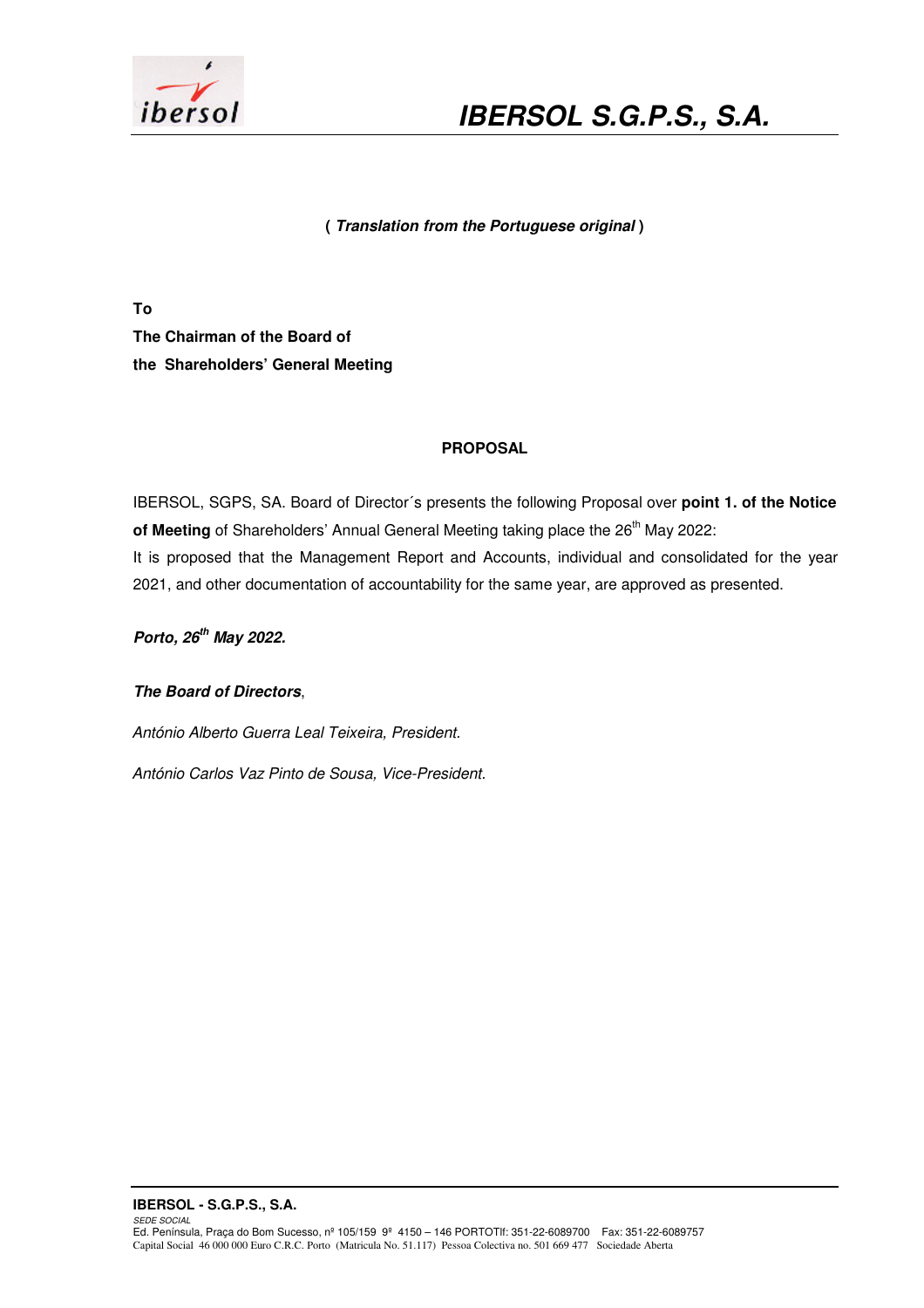

### **(Translation from the Portuguese original)**

**To The Chairman of the Board of the Shareholders' General Meeting** 

### **PROPOSAL**

IBERSOL, SGPS, SA. Board of Director´s presents the following Proposal over **point 2. of**  the Notice of Meeting of the Shareholders' Annual General Meeting taking place the 26<sup>th</sup> May 2022:

According to the financial statements of this company in the financial year of 2021 Ibersol SGPS, S.A. recorded a consolidated net result of 31.337.148,21 euros and a net result in individual accounts of 4.505.042 euros.

The Board of Directors proposes the following application of results:

| Legal Reserve | 225.000,00€   |
|---------------|---------------|
| Dividends     | 4.280.042,00€ |

Taking in consideration the fact that over the last two years there was no distribution of dividends, which meant a sharp loss for shareholders, the Board of Directors decided to propose a distribution of 0,135€ per share, which represents the distribution of free reserves in the amount of 1.929.985,00€, to be added to the distribution of profit for the year. If the company holds own shares, the aforementioned allocation of 0,135€ for each share in

circulation will be maintained, reducing the overall amount of dividends attributed.

### **Porto, 5th May 2022. The Board of Directors,**

Dr. António Alberto Guerra Leal Teixeira, President. Dr. António Carlos Vaz Pinto de Sousa, Vice-President.

**IBERSOL - S.G.P.S., S.A.**  SEDE SOCIAL Ed. Península, Praça do Bom Sucesso, nº 105/159 9º 4150 – 146 PORTOTlf: 351-22-6089700 Fax: 351-22-6089757 Capital Social 46. 000 000 Euro C.R.C. Porto (Matricula No. 51.117) Pessoa Colectiva no. 501 669 477 Sociedade Aberta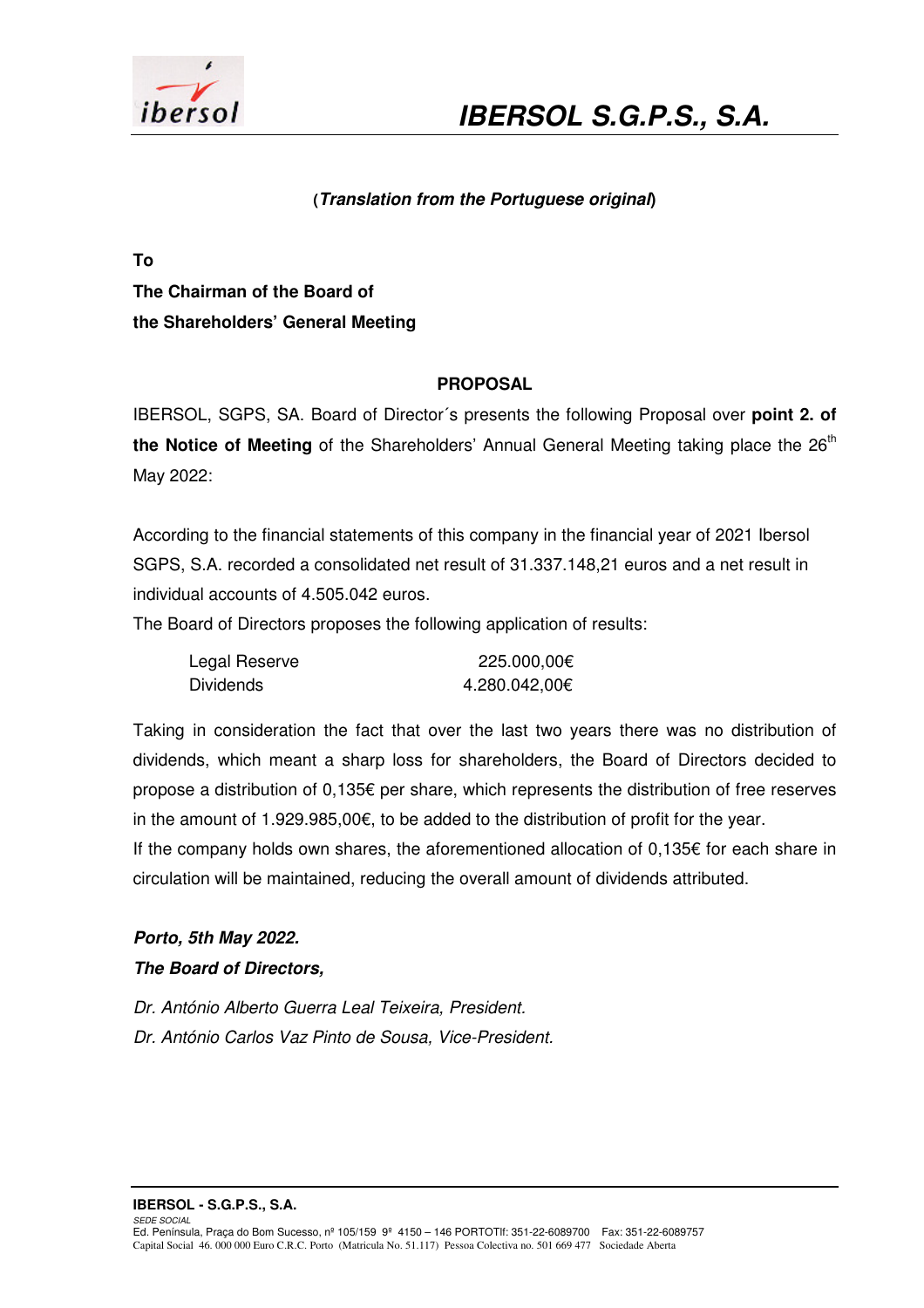**ATPS – Sociedade Gestora de Participações Sociais, S. A.** 

**( Translation from the Portuguese original )** 

**To** 

**The Chairman of the Board of the Shareholders' General Meeting of Ibersol SGPS, SA.** 

### **PROPOSAL**

Presented by the Shareholder ATPS – Sociedade Gestora de Participações Sociais, SA. over **point 3. of the Notice of Meeting** of the Shareholder's Annual General Meeting taking place the  $26^{th}$  May 2022:

We propose a vote of appraisal and confidence to the company's management and supervisory bodies by the work carried out along 2021 financial year.

**OPorto, 5th May 2022.** 

**The Board of Directors,** 

( António Carlos Vaz Pinto de Sousa )

( António Alberto Guerra Leal Teixeira )

**ATPS – Sociedade Gestora de Participações Sociais, S.A.**  *SEDE* 

Edifício Península – Praça do Bom Sucesso, 105 / 159 – 9º. – 4150-146 PORTO Telefone 22 608 97 00 - Fax 22 608 97 57

Capital Social 56.760,00 Euros C.R.C. Porto (Matrícula nº.503 997 714) – Pessoa Colectiva N.º 503 997 714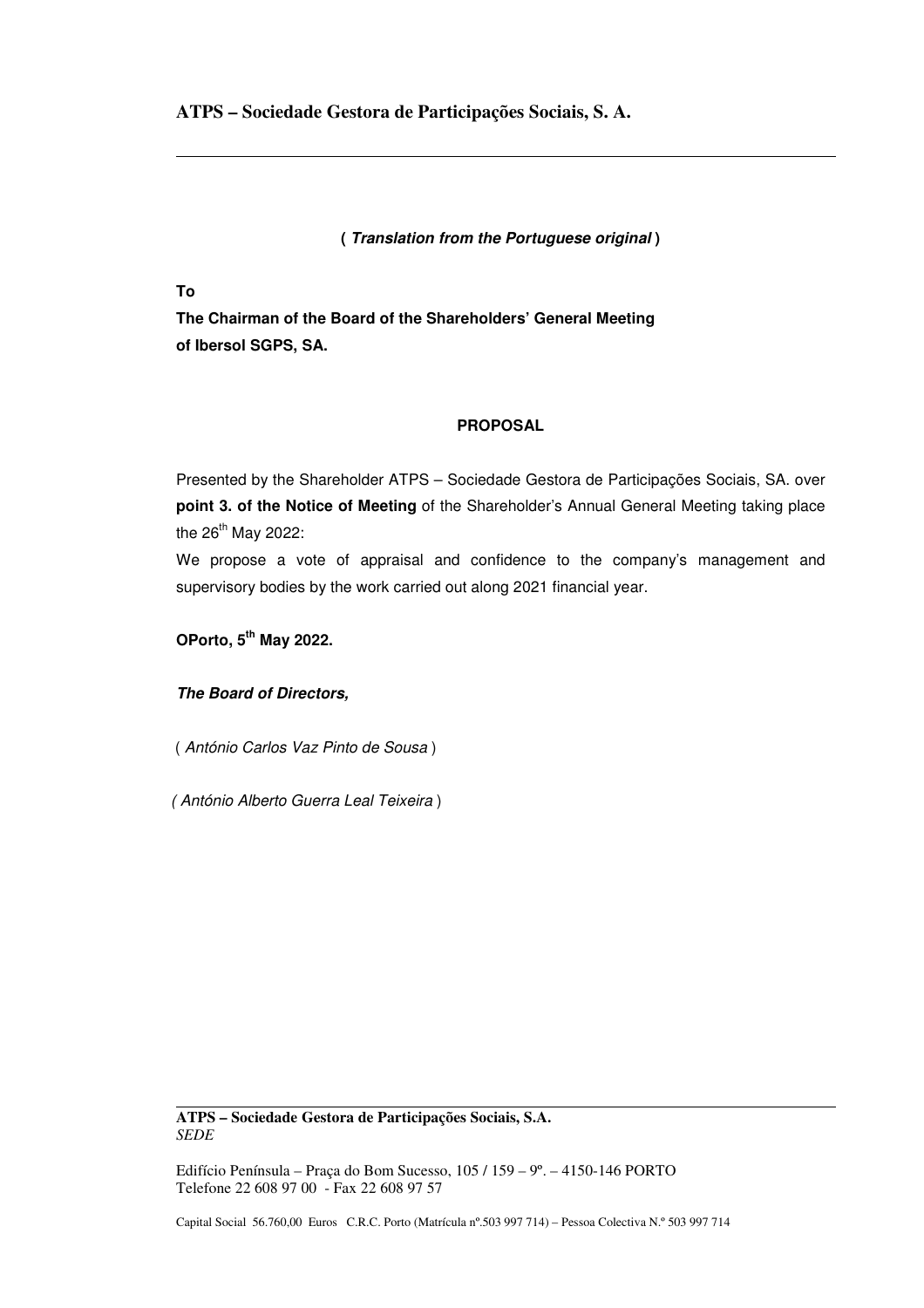

Remuneration Committee of Ibersol SGPS, SA. General Shareholders' Meeting of May 26<sup>th</sup> 2022

**Point 4. of the respective Notice of Meeting**: - Deliberation on the remuneration policy for the members of the Corporate Bodies;

Ex. Sir, Chairman of the Board of the General Meeting of Ibersol SGPS, SA.

Clarifying mere aspects of the wording of the Remuneration Policy that do not constitute any type of relevant or substantial change in the objective content of the same policy, as already approved at the General Meeting of the Company of 2021, it is materialized in the final part of the attached document that there still does not exist, nor is it fixed, any type of supplementary pension or early retirement scheme attributable to any of the members of the various corporate bodies, and it is reiterated that the decision-making process inherent to this remuneration policy has its coordinates of action of this Commission that are there specifically expressed and, as such, are highlighted, being a whole procedure that observes, as evidenced, precise rules of action that allow to avoid and/or manage eventual conflicts of interests, leading to a correct and adequate determination, review and application of the same policy, with an objective character and all time controllable.

Therefore, this Remuneration Committee proposes to the General Shareholders' Meeting of Ibersol SGPS, SA. the resolution on the attached Remuneration Policy, relating to the members of the Board of Directors, the Supervisory Board, the Statutory Auditor, the members of the Board of the General Meeting and other Directors reporting to the four-year period 2021 to 2024 and in compliance with the provisions in articles 26-A to 26-F of the Securities Code, in order to be considered by the Shareholders.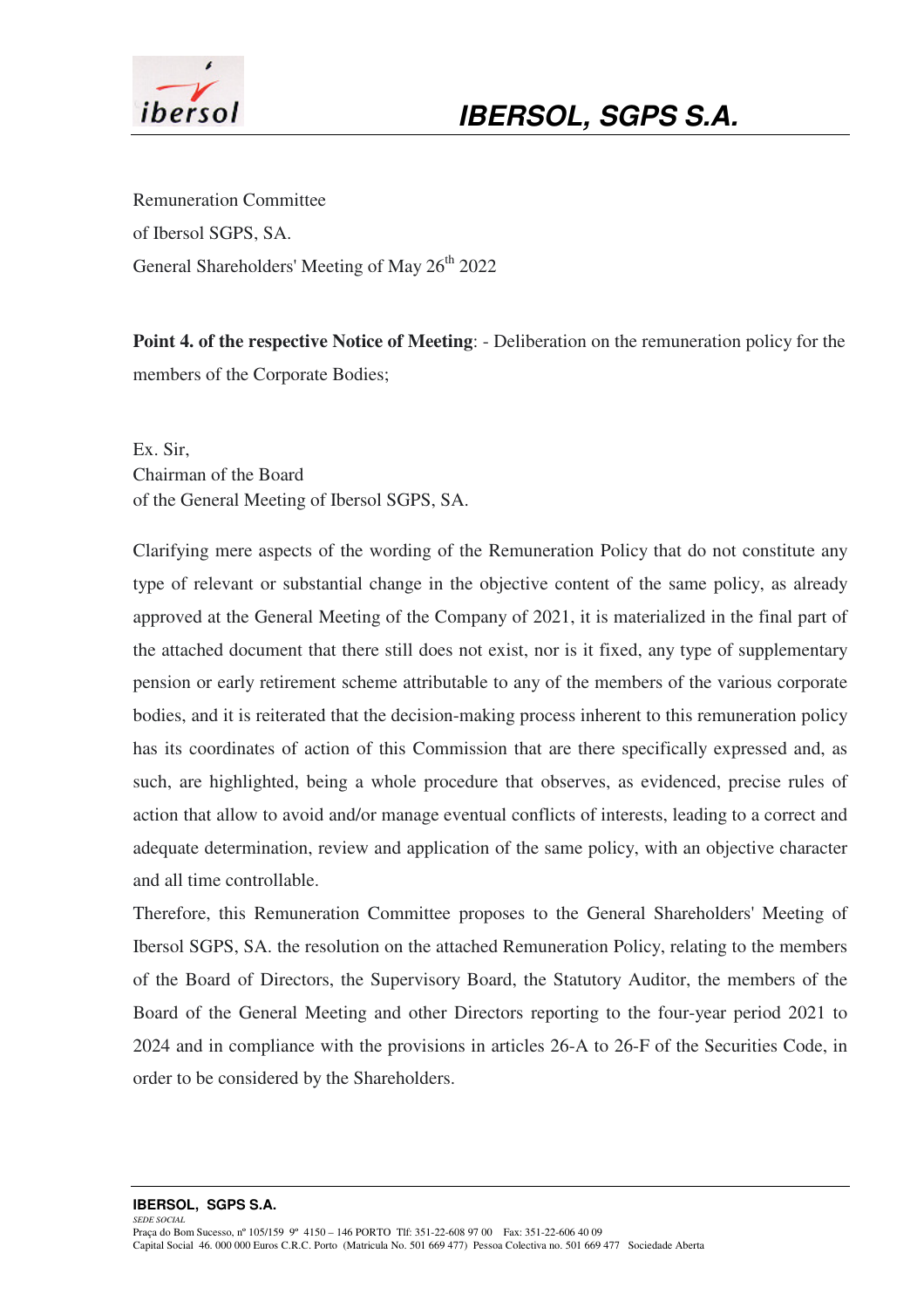

**Annex** - Remuneration Policy;

The Remuneration Committee,

Dr. Vítor Pratas Sevilhano,

Dr. Joaquim Alexandre de Oliveira e Silva,

Dr. António Javier Dopico Grandio.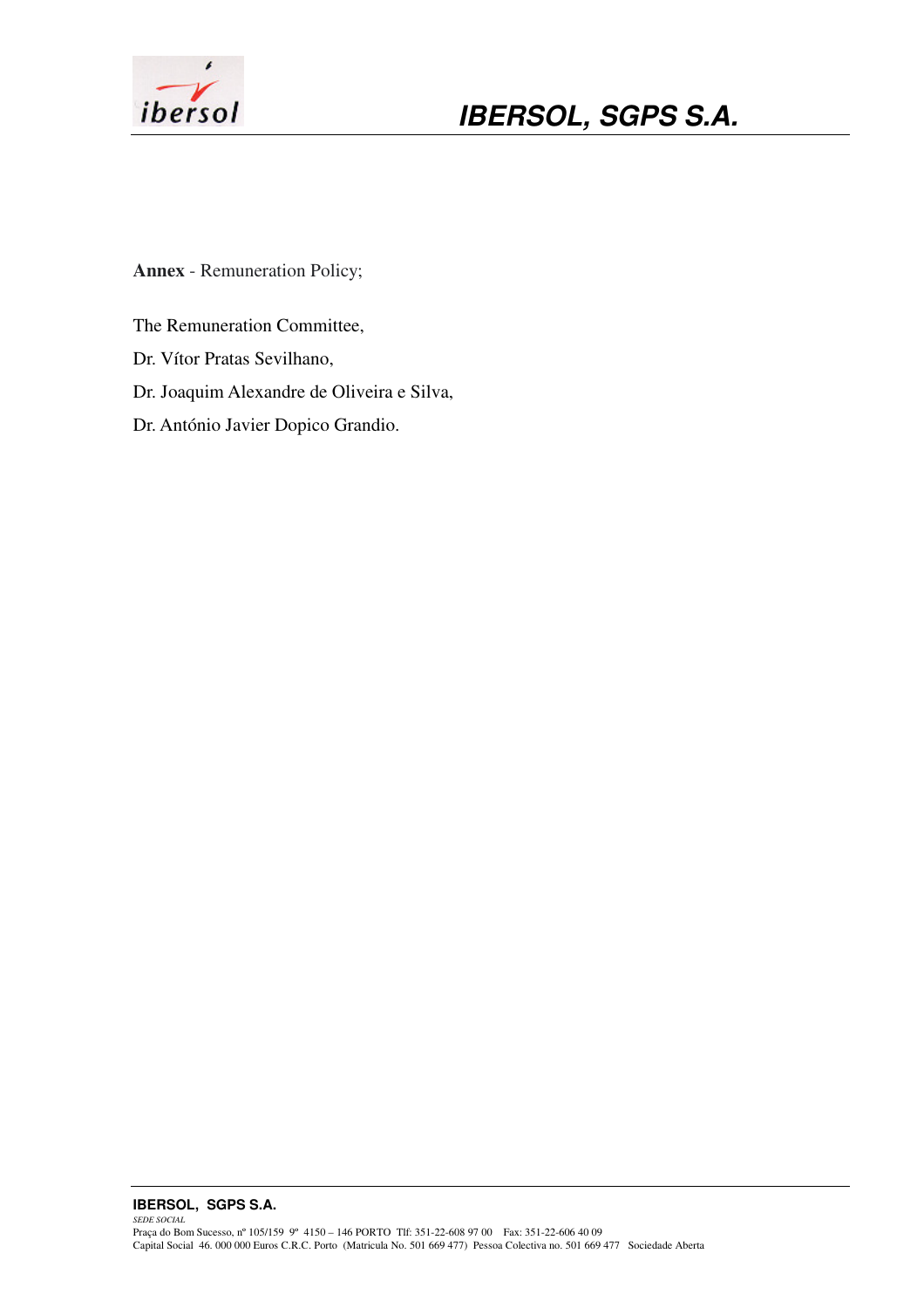

### ( ANNEX ) **Remuneration Policy for the Bodies of the Company**

The Remuneration Committee carried out a review of the principles of the Remuneration Policy of the Company's Bodies. These principles reinforce and highlight aspects of the remuneration policy that are critical to the sustainability of IBERSOL's business, in particular:

- The international context that makes it possible to measure ("benchmark") the competitive remuneration of the governing bodies and maintain the ability to attract and retain the best talent.
- The alignment of remuneration with the responsibilities inherent to the functions performed by the members of the governing bodies, their resume, availability and competence.
- The desired level of competitiveness in the remuneration package must be in line with market practice as well as with internal remuneration policies.
- The alignment with the remuneration policies and other conditions of the Company's employees is guaranteed by comparison with equivalent functions, which provides an adequate level of internal equity and external competitiveness.
- The relevance of rewarding the commitment to the Group's strategy, the interests of shareholders, the achievement of results and the appropriate attitude and behavior are taken into account in the Company's compensation policies.
- The Commission decided to propose the policy principles mentioned above, considering the legislative and recommendatory framework.

The independence of the Commission, together with the permanent monitoring of the benchmark as well as the recourse, whenever necessary, to external consultancy, constitutes an effective way of avoiding possible conflicts of interest with the members and the governing bodies.

With regard to the organization of the Board of Directors, the following characteristics were specially considered by the Remuneration Committee: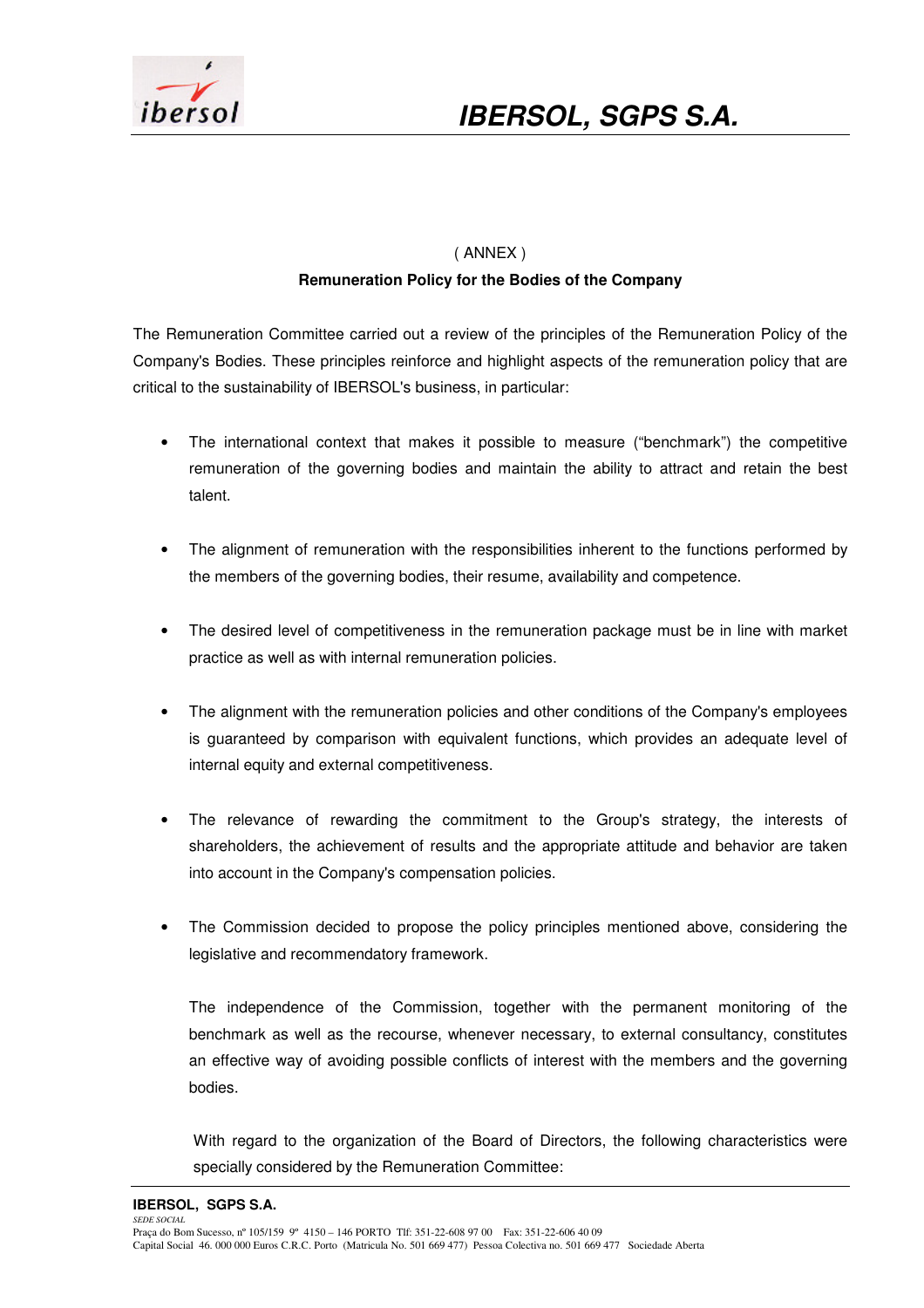

- The existence of an Executive Committee responsible for the day-to-day management of the Company.
- The existence of executive directors who do not belong to the Executive Committee
- The existence of non-executive directors who, if they participate in Specialized Commissions, are called upon to spend additional time on matters of the Company.

Taking into account the current organizational model and the mentioned principles of the remuneration policy, the Remuneration Committee considered the following measures:

- To ensure that the remuneration of directors with executive functions is in line with the best market practices at international level, the importance of maintaining a process for setting objectives and evaluating performance was reinforced, which should be reviewed and / or updated with a regular period (every term);
- Ensure consistency between the most relevant quantitative performance indicators defined for the annual evaluation of the Company's Executive Committee and those that are also considered, according to their responsibilities, in the annual performance evaluation of the company's staff;
- The remuneration of non-executive directors will be composed exclusively of a fixed component that meets the specific responsibilities and availability of such directors;
- Regarding the remuneration of directors with executive functions, the existence of a fixed component will be foreseen as follows:

 i) Fixed component: the fixed component of the remuneration corresponds to an annual fixed amount, with payment in several installments, the respective amount being established according to the responsibilities assigned and the comparison with the market for similar functions, to which it will be added:

 ii) A variable component: the variable component correspondent to an annual amount fixed by the Remuneration Committee, which is limited to an amount equivalent to that of the fixed component. The calculation of the final amount is based on an annual performance appraisal. This assessment is based on quantitative indicators that must be in line with the Group's strategic objectives and business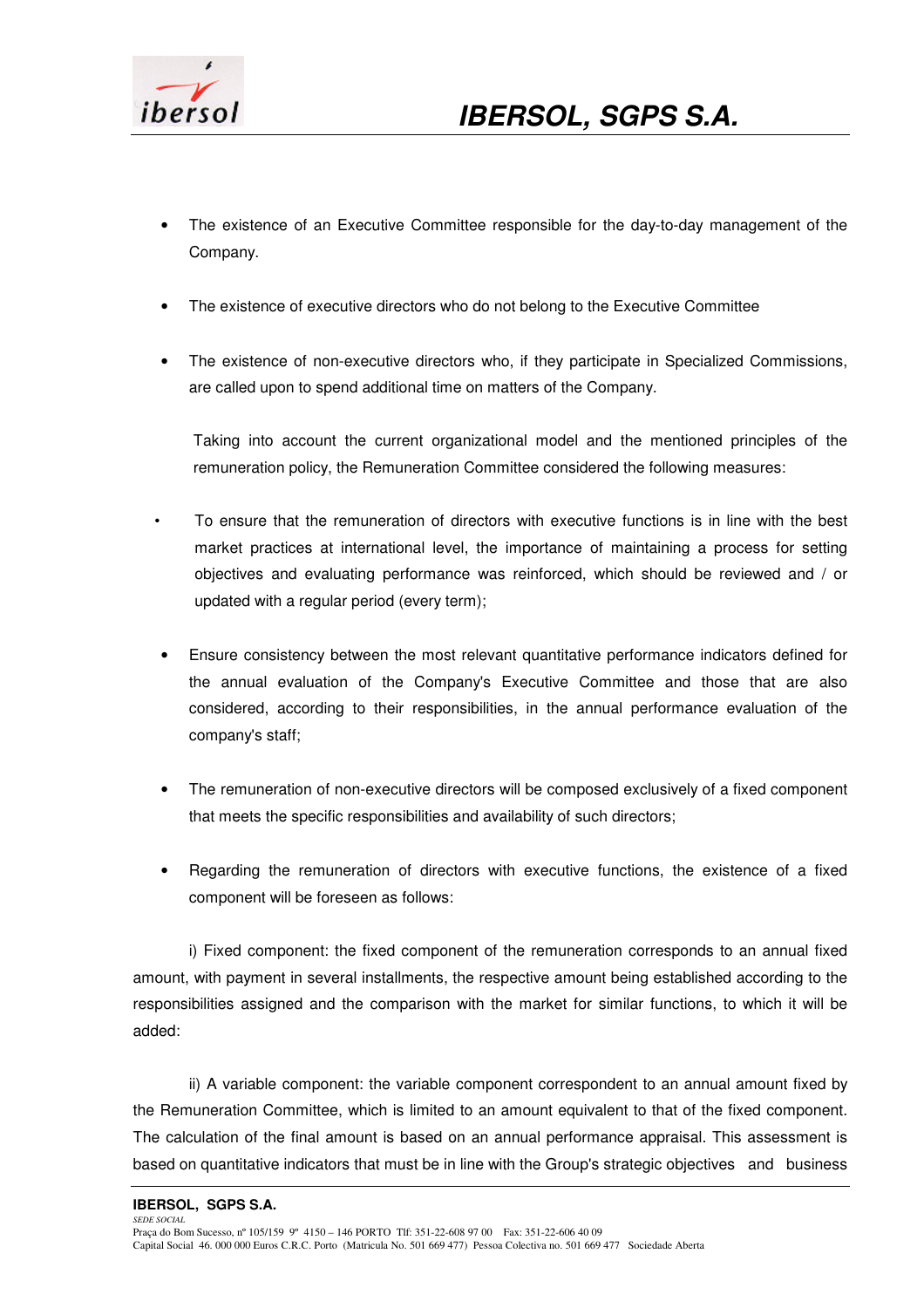

plans approved by the Board of Directors, and others of a qualitative nature considered essential for the long-term sustainability of the business.

 iii) Quantitative objectives weigh 50% in the calculation of individual performance and reflect the financial performance related to the real growth of the company and the return generated for shareholders. Financial performance indicators, which will be weighted according to the Company's strategic priorities, the business context and the general interests of all stakeholders, will take into account the growth in turnover and the evolution of results.

 iv) Qualitative individual objectives weigh 50% in the calculation of performance. The Commission assesses the real implementation of projects that are transversal to the Group's companies that ensure the future competitiveness of the businesses and long-term sustainability. The measurement indicators are as follows: strategic vision and allocation of resources / investments; organizational health and talent agenda and multi-stakeholder relations.

These dimensions, quantitative and qualitative, long term in nature, are considered essential to ensure the future success of the business and have a calendar that can exceed one year.

 v) The allocation of the annual variable component must meet the following criteria: a) if the individual performance does not meet any of the objectives set (quantitative or qualitative), there will be no place for the allocation of the annual variable component; b) if the individual performance is equal or superior in all or in some of the objectives, the variable remuneration can vary between 50% and 100% of the maximum value of variable remuneration;

 vi) The executive directors' performance evaluation process is annual, based on concrete evidence and made available to the Remuneration Committee for regular monitoring of the level of compliance with the approved targets. According to the established procedures, the annual performance cycle is concluded with the attribution of the variable component in the first semester of the year following the one evaluated, after the results of the year are determined, with the respective payment taking place subsequently.

The total of fixed and variable components must ensure competitive remuneration in the market and serve as an incentive to individual and collective performance, through the definition and fulfillment of ambitious objectives in order to guarantee growth and adequate return levels for shareholders. The Remuneration Committee considers that the remuneration policy adopted is in line with the remuneration practices of similar companies. Given the market pressures in the search for talent and skills at the executive level, the Remuneration Committee will, however, periodically analyze the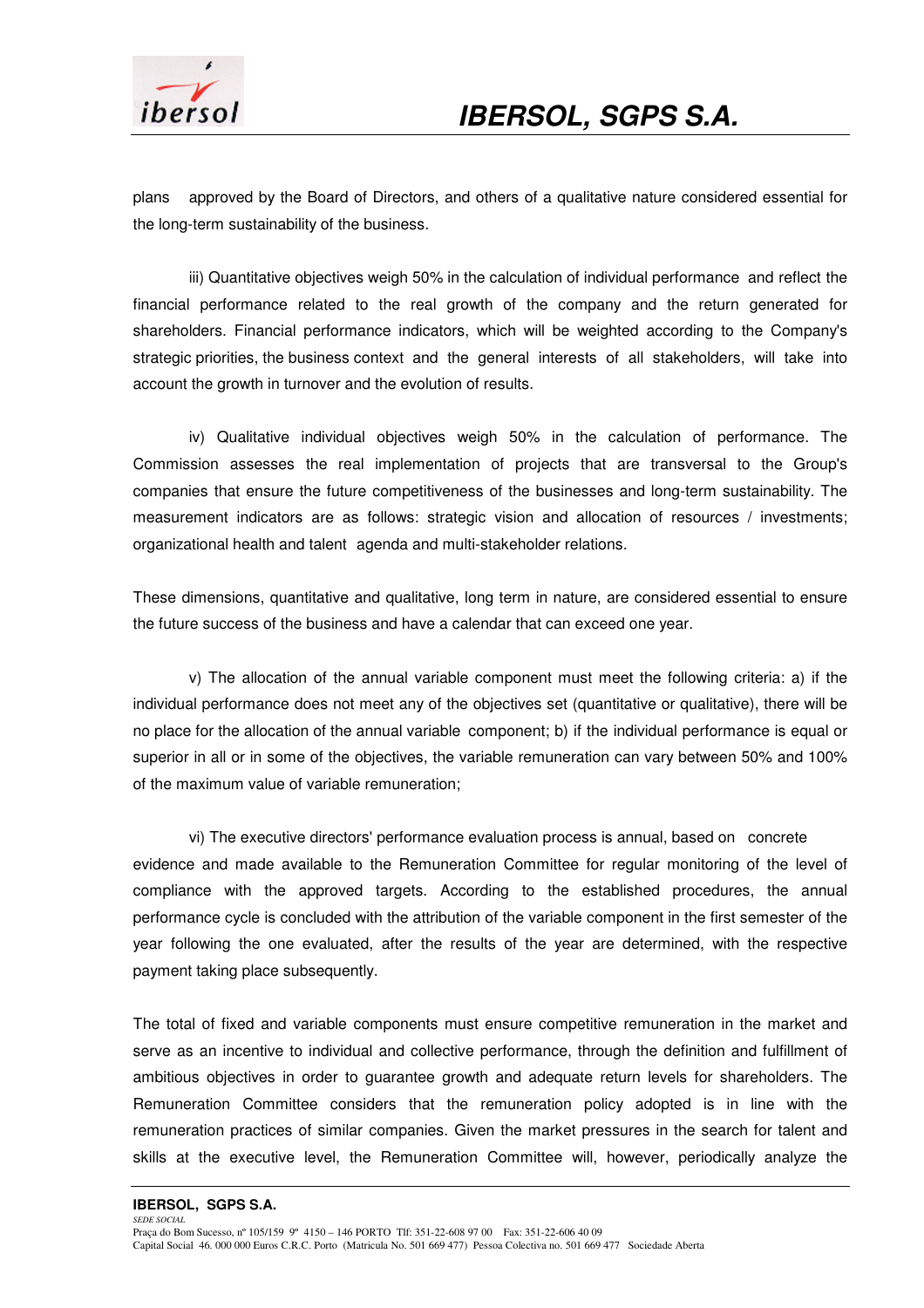

Company's competitiveness in this matter based on appropriate comparative studies, carried out by entities considered independent and credible.

The Remuneration Committee considers that the remuneration of the Directors with executive functions is adequate and allows, through the definition of appropriate goals, an alignment of their interests with those of the Company in the long term. The alignment with the Company's long-term interests is reinforced by the fact that two of the executive directors are jointly majority shareholders in the Company. For this reason, the Remuneration Committee believes that there should be no deferral of the variable remuneration. For the same reason, the Remuneration Committee considers it unnecessary to fix maximum potential amounts, aggregated and / or individual, of the remuneration to be paid to the members of the governing bodies (without prejudice to the aforementioned as regards the ratio between the fixed remuneration and the variable remuneration of the executive directors).

If there are specialized commissions, the amount paid to directors who are members (composed, or not, exclusively by directors) and who do not exercise executive functions in the Company may differ from the others, and the Remuneration Committee may, in this case, proceed with the attribution of attendance vouchers, bearing in mind that the functions performed imply a greater demand in terms of availability. Additional fixed remuneration may also be awarded to non-executive directors who are charged with specific tasks. The President, Vice-President and the Secretary of the Board of the General Meeting, as well as the President and the Members of the Fiscal Council will continue to be assigned a fixed annual amount.

The remuneration of the Statutory Auditor will be that corresponding to the amounts contained in the contract for the provision of statutory audit services. The respective remuneration is in line with what is practiced in the market and results from the proposal presented in consultation with the market.

The Remuneration Committee also intends to point out to the shareholders:

 • that the Company still does not have any type of share allocation plan or share purchase options for directors;

- there was no remuneration paid in the form of profit sharing.
- It still does not exist, nor is it fixed, any type of supplementary pension or early retirement scheme, attributable to any of the members of the various corporate bodies

The Company has not adopted and will not adopt any policy or execute any contracts or agreements with directors, members of the Audit Committee or members of the Company's Internal Committees,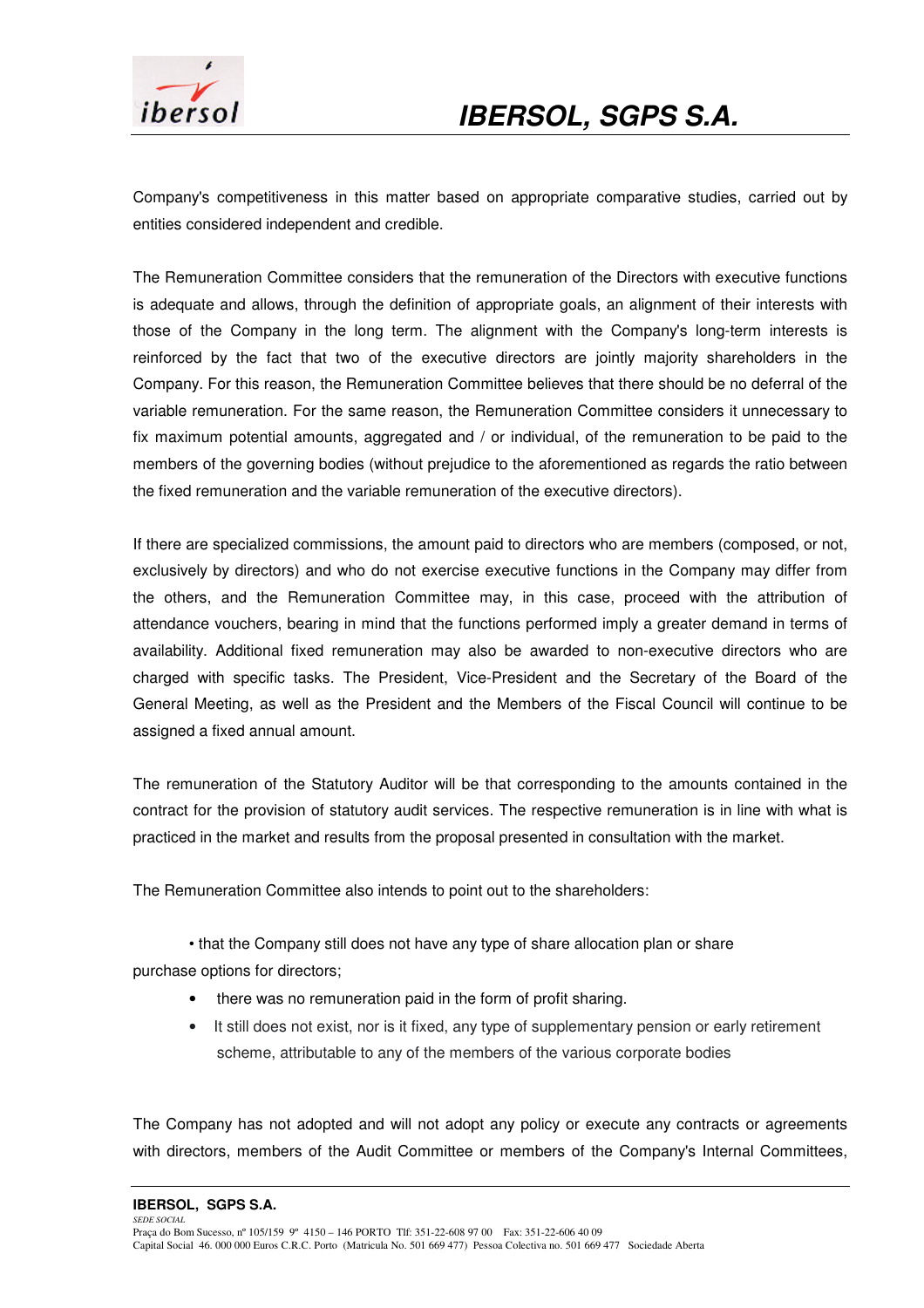

related to the performance of its duties, applicable notice periods, termination clauses and payments associated with their termination.

It is reiterated that the decision-making process inherent to the present remuneration policy has its action coordinates of this Committee as mentioned above and, as such, are highlighted, being a whole procedure that observes, as evidenced, precise rules of performance of this Committee that allow avoiding and/or managing possible conflicts of interest, leading to a correct and adequate determination, review and application of the same policy, with an objective character and all time controllable.

The Remuneration Committee,

- Dr. Vítor Pratas Sevilhano,
- Dr. Joaquim Alexandre de Oliveira e Silva,
- Dr. António Javier Dopico Grandio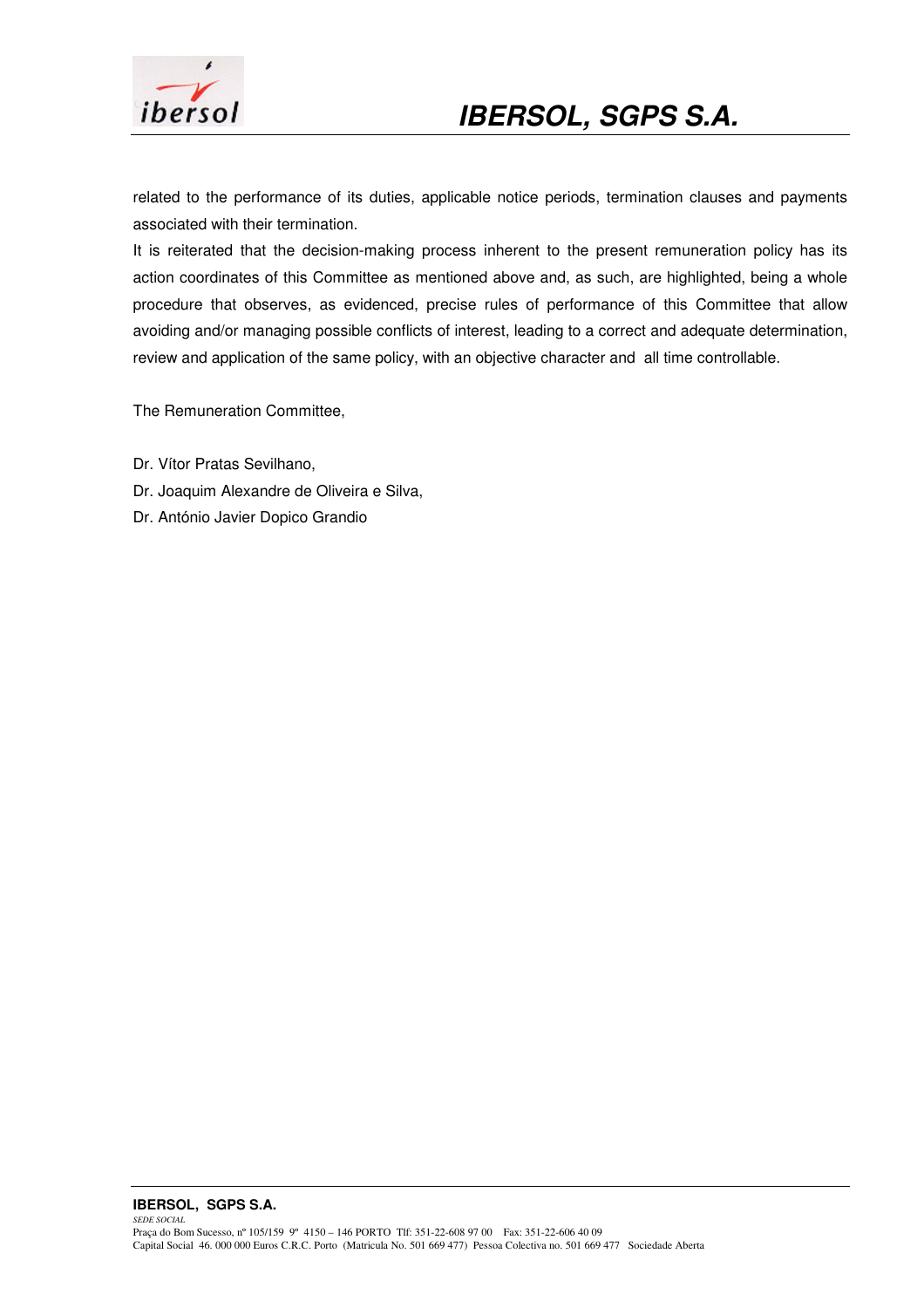

### **( Translation from the Portuguese original )**

**To The Chairman of the Board of the Shareholders' General Meeting** 

### **PROPOSAL**

IBERSOL, SGPS, SA. Board of Directors presents the following Proposal over **point 5. of the Notice of Meeting** of the Shareholders' Annual General Meeting taking place the 26<sup>th</sup> May 2022:

It is proposed to resolve upon:

**1)** The purchase of company's shares representing its share capital, during the next eighteen months and within the legal limits, through a regulated market, or outside a regulated market if the seller is a financial institution to comply with obligations arising from the law or contract, namely those arising from derivative or similar financial instruments, guarantees that the Company or its companies directly or indirectly dominated or codominated are as beneficiaries. The acquisitions will be made for an amount not less than the minimum value and not more than the maximum value of the last ten quotations prior to the date of the acquisition, empowering the Board of Directors to decide upon the opportunity of the investment.

 **2)** The sell, during the next eighteen months and within the legal limits, a minimum number of one hundred shares representing the company's share capital, through a regulated market, or outside the regulated market if the acquirer is a financial institution as a transaction related to the signing of derivative or similar financial instruments by the Company or by a company directly or indirectly dominated or co-dominated, concluded with such financial institution, or in compliance with obligations arising from the law or contract, namely those arising from guarantees provided by the Company or by companies its directly or indirectly dominated or co-dominated. The disposals will be carried out for an amount not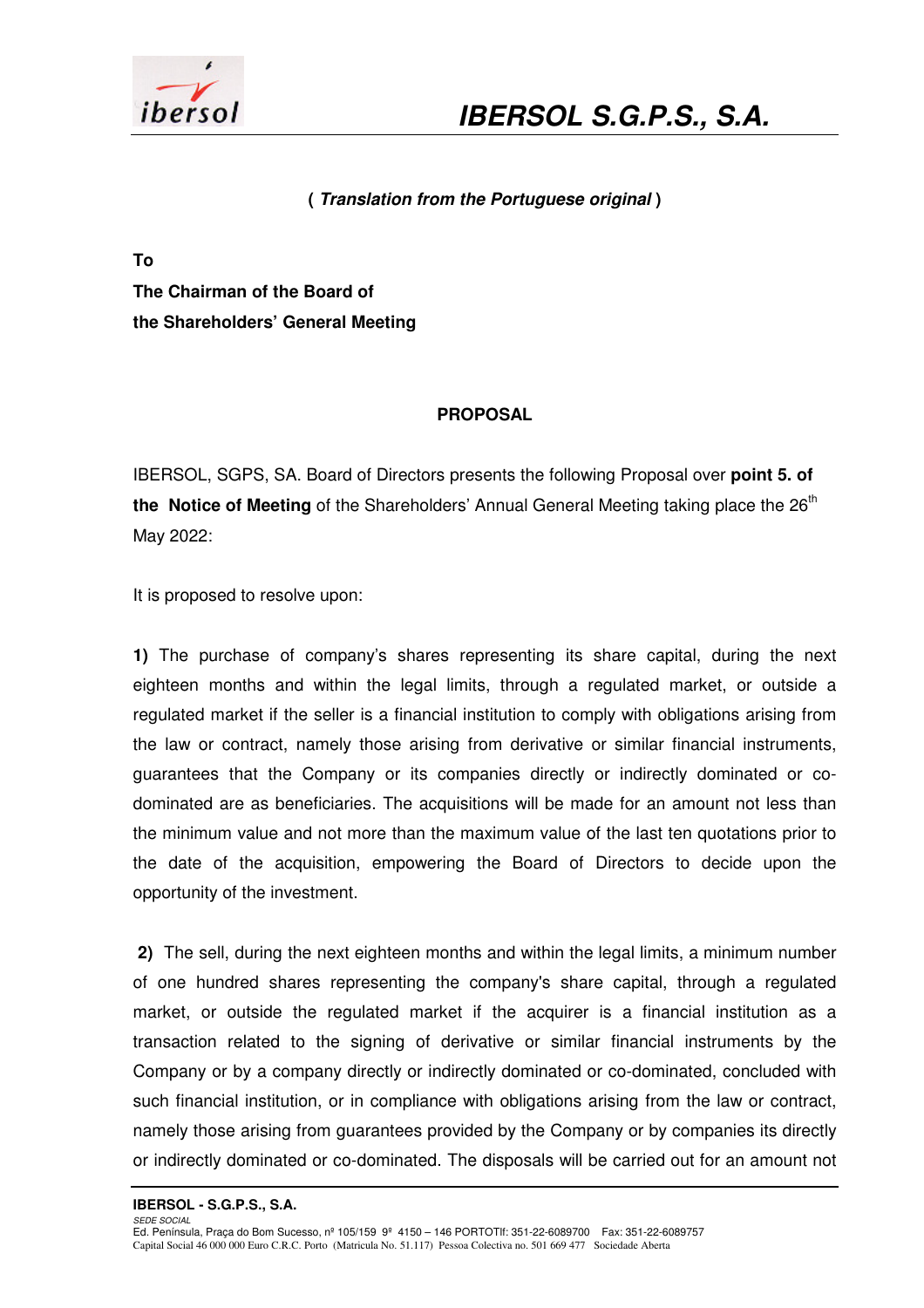

less than the average quotation value of the last ten days prior to the date of the disposal minus ten percent, empowering the Board of Directors to decide upon the opportunity of the divestment.

**Porto, 5th May 2022.** 

**The Board of Directors,** 

 Dr. António Alberto Guerra Leal Teixeira, President. Dr. António Carlos Vaz Pinto de Sousa, Vice-President.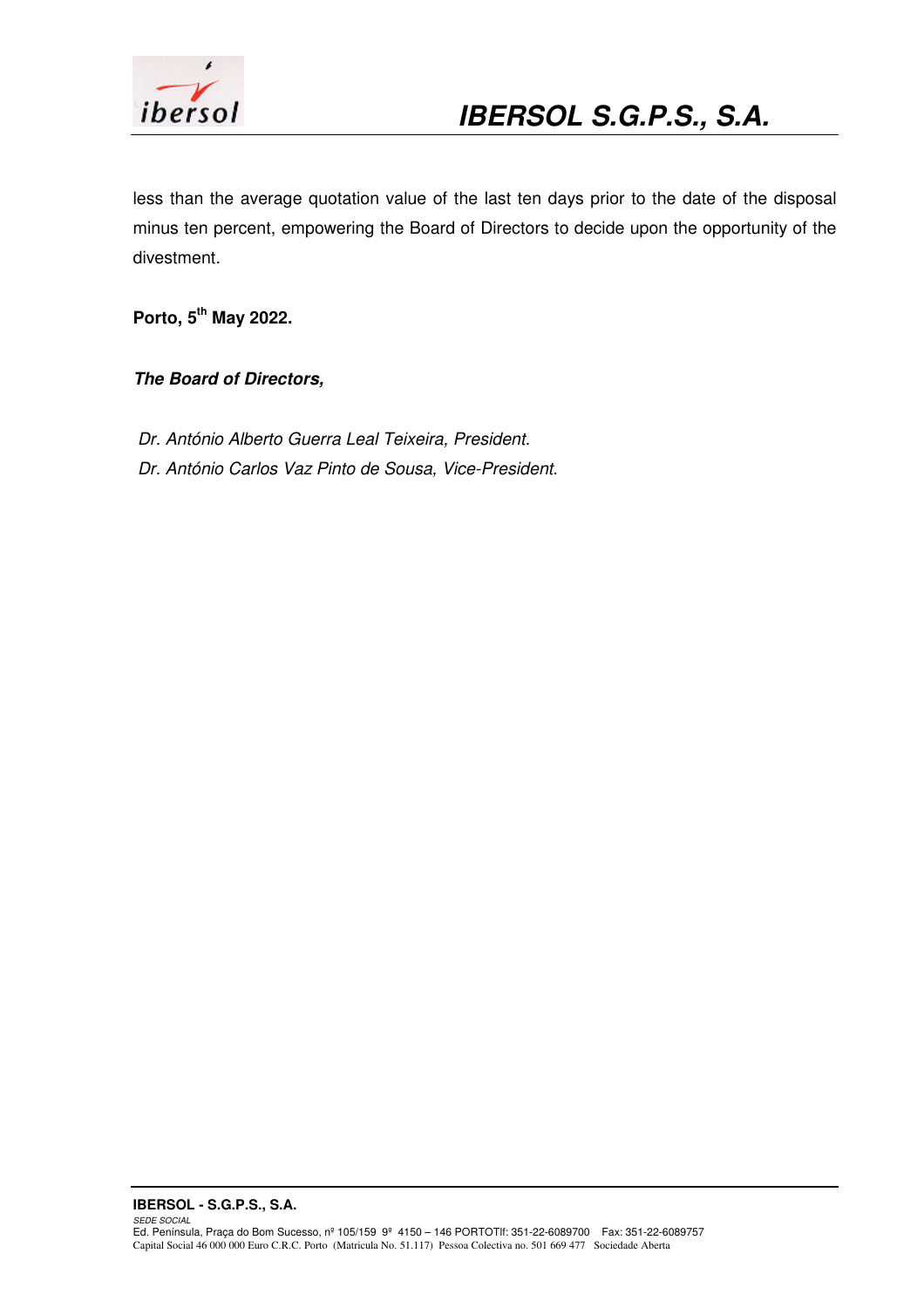

#### **( Translation from the Portuguese original )**

**To** 

**The Chairman of the Board of the Shareholders' General Meeting** 

### **PROPOSAL**

IBERSOL, SGPS, SA. Board of Directors presents the following Proposal over **point 6. of the Notice of Meeting** of the Shareholders' Annual General Meeting taking place the 26<sup>th</sup> May 2022:

It is hereby proposed that the companies, in the act of acquisition, directly or indirectly controlled by this Company as defined in article 486 of the Portuguese Companies Code and article 21 of the Portuguese Securities Code, be authorized to purchase and hold shares issued by this Company, under the terms of paragraph 2 of article 325-B of the Portuguese Companies Code, over the next eighteen months and up to the legal limit of 10% consolidated in the controlling company.

Such shares may be purchased:

- a) on the regulated market, as well as through over-the-counter transactions in case the seller is the Company or a company directly or indirectly controlled by this Company, for a price per share not lower than the average ten share market prices prior to the date of purchase, less 50%, and not higher than the average ten share market prices prior to the date of purchase, plus 10%;
- b) through over-the-counter transactions, from any other entity, including financial institutions, for the fulfillment of legal or contractual obligations, namely to those arising from derivatives, or similar financial instruments, guarantees granted for the benefit of the Company or of companies directly or indirectly controlled, or payment in kind or transfer in lieu of payment, among others.

In any of the situations listed above in previous paragraph b), the acquisitions shall be for a price per share respectively not lower and not higher than the minimum and maximum ten share market prices prior to the date of purchase.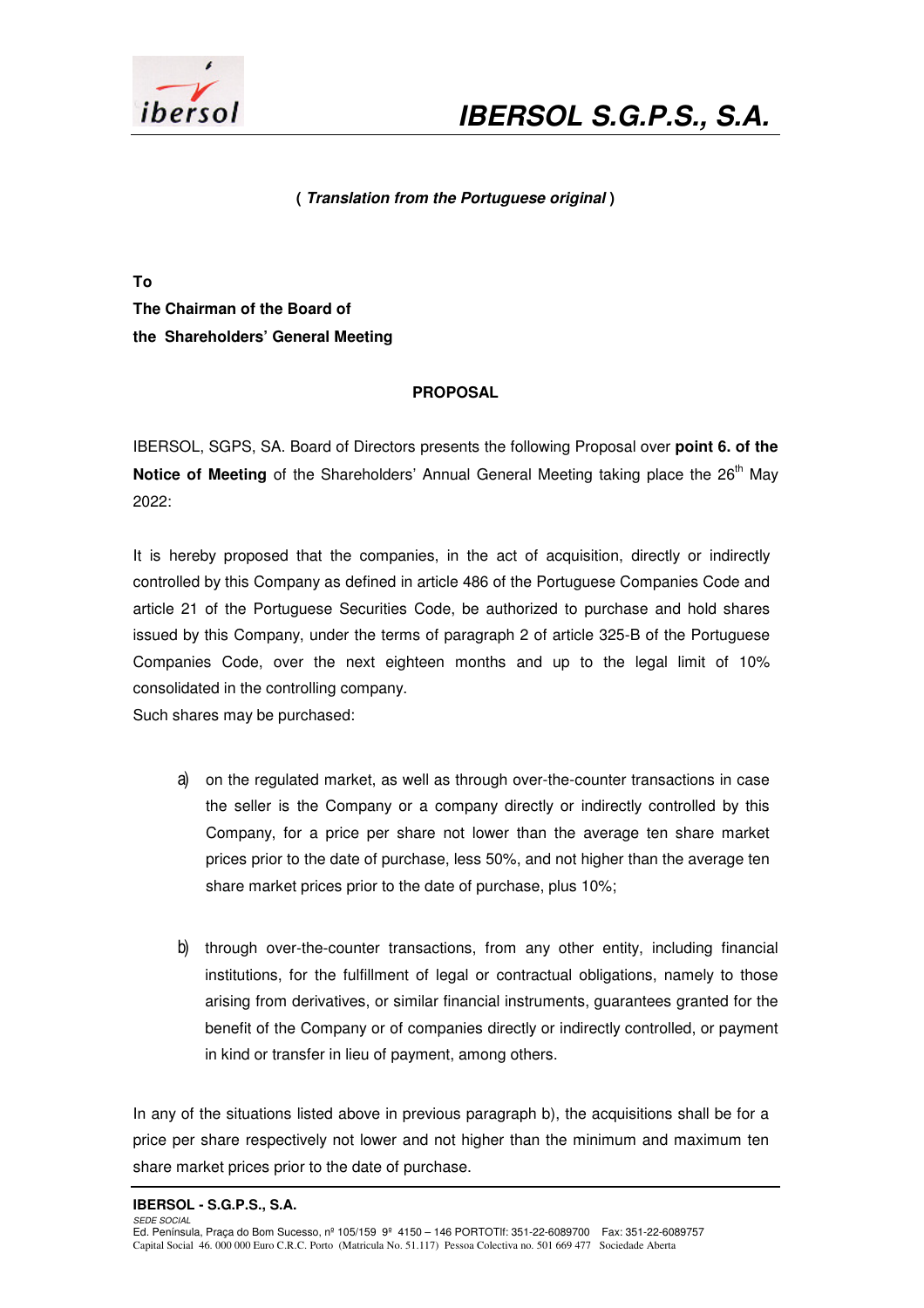

# **IBERSOL S.G.P.S., S.A.**

The Boards of Directors shall be authorized to decide on the investment or disinvestment opportunity – taking into consideration market conditions and the respective company's and shareholders' interest.

**Porto, 5th May 2022.** 

### **The Board of Directors**,

 Dr. António Alberto Guerra Leal Teixeira, President. Dr. António Carlos Vaz Pinto de Sousa, Vice-President.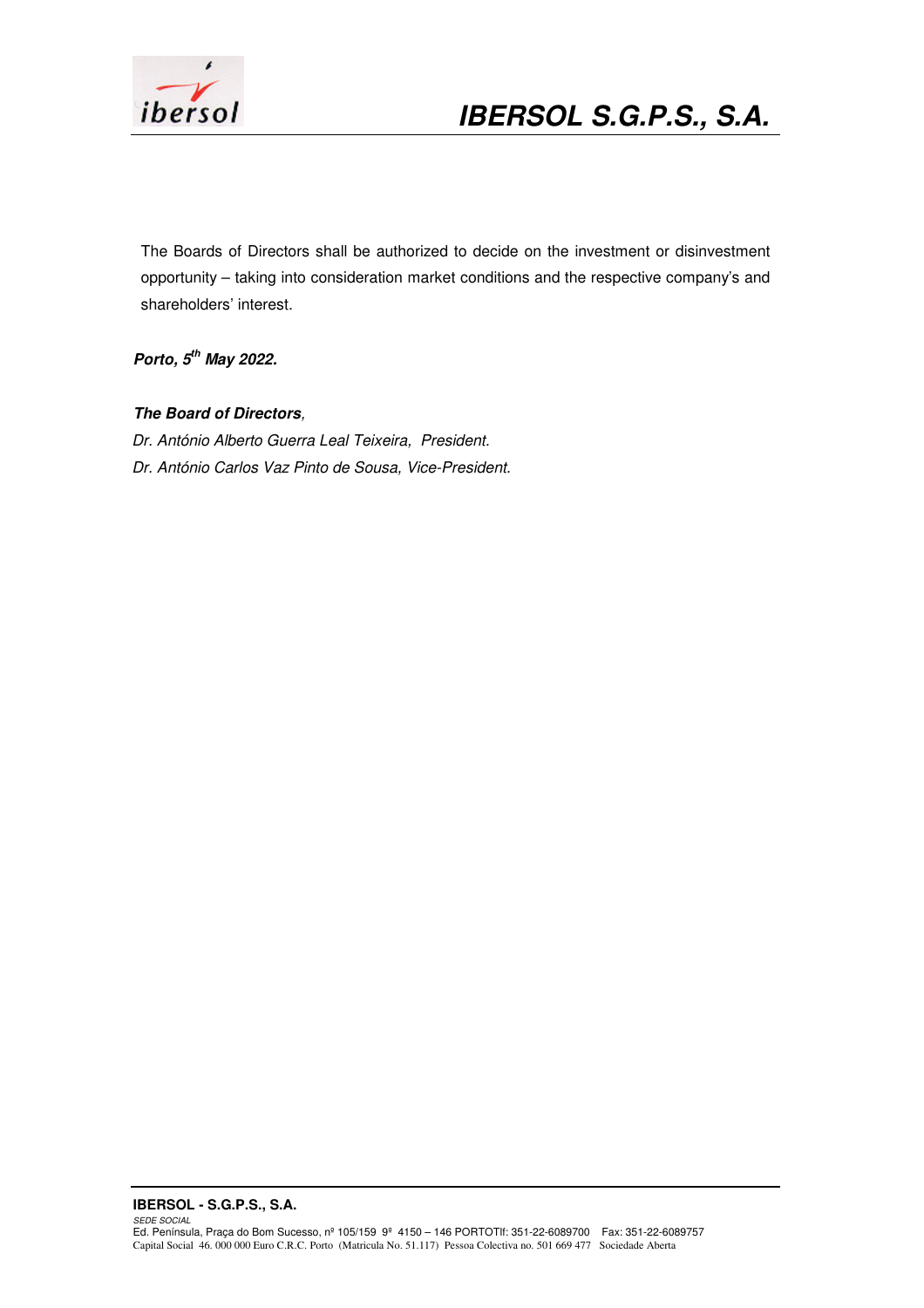

### **( Translation from the Portuguese original )**

**To** 

**The Chairman of the Board of the Shareholder's General Meeting of Ibersol SGPS, SA.** 

### **PROPOSAL**

Presented by the Board of Directors over **point 7. of the Notice of Meeting** of the Shareholder´s Annual General Meeting taking place the 26<sup>th</sup> May 2022:

It is proposed to the Shareholders to resolve upon the appreciation of the remuneration policy of the 2021 year, respectively of the Company's Management and Supervisory Bodies and other Directors as described in the Remuneration Committee's Statement and in the Board of Directors Report ( in attaches 1 and 2 ).

**OPorto, 5TH May 2022.** 

**The Board of Directors,** 

- Dr. António Alberto Guerra Leal Teixeira.
- Dr. António Carlos Vaz Pinto de Sousa.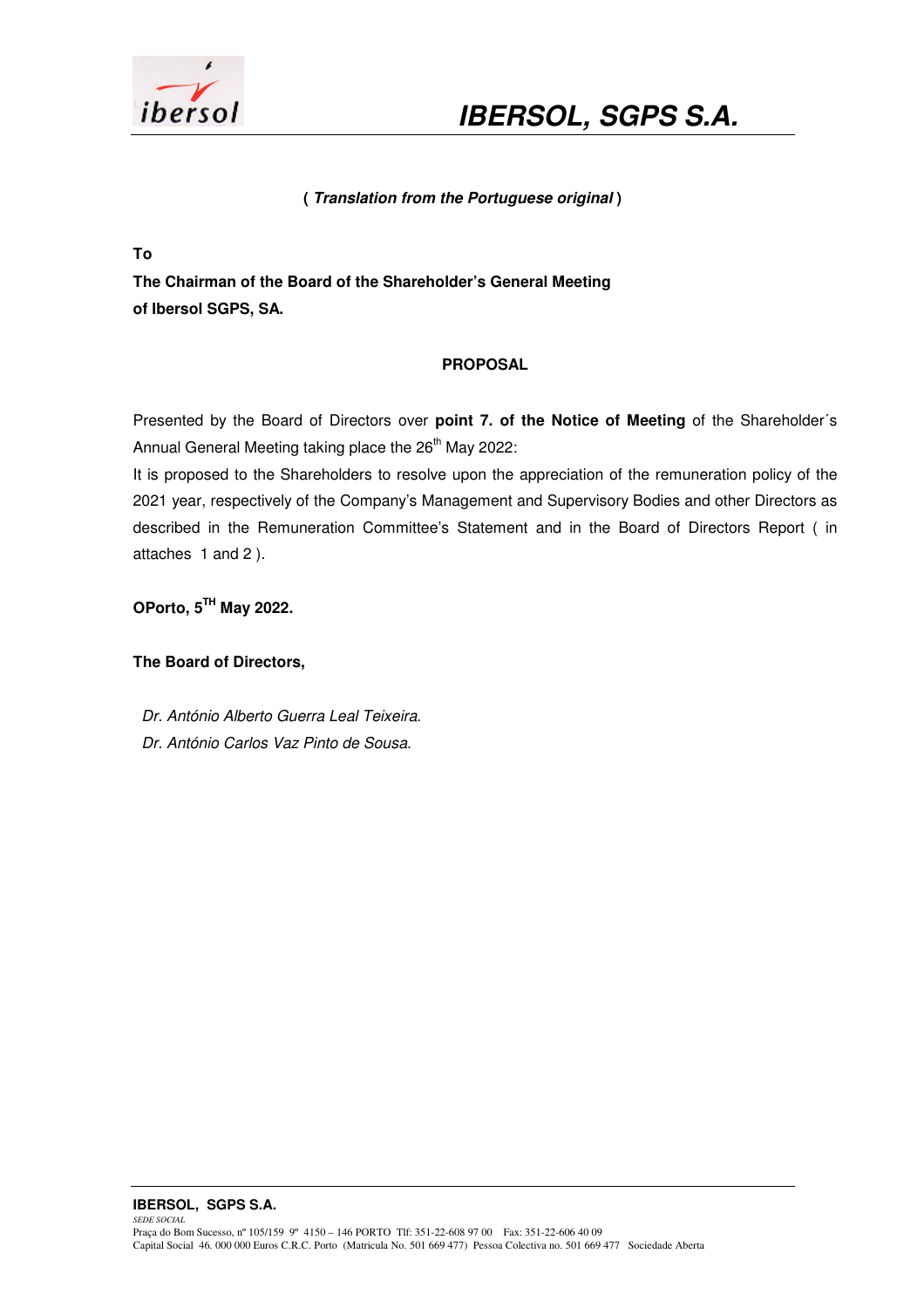



#### **ANNEX I**

### **REMUNERATION COMMITTEE STATEMENT OF THE REMUNERATION COMMITTEE ABOUT THE REMUNERATION POLICY FOR THE CORPORATE GOVERNING BODIES OF IBERSOL, SGPS S.A. TO BE SUBMITTED FOR APPROVAL BY THE NEXT GENERAL MEETING OF 2022**

**1.** Under the terms of the authority assigned to this Committee by the General Meeting of Shareholders of Ibersol SGPS, SA. and under the terms of article 26.2 of the By-laws of the Company, this Remuneration Committee is responsible for setting the remuneration of the members of the corporate governing bodies.

**2.** Under the applicable terms of the By-laws, the Remuneration Committee was appointed by the General Meeting of Shareholders on  $18<sup>th</sup>$  June 2021 and is made up of three members, who are independent of the members of the Company's governing and audit bodies.

**3.** The Remuneration Committee thus submits this report for the consideration of this General Meeting and for the purpose of adoption of Recommendation of the Corporate Governance Code of the Instituto Português de Corporate Governance. This report contains the guidelines followed by this Committee in setting the remuneration of the members of the governing and audit bodies and the Board of the General Meeting, as follows:

**a)** The remuneration of the members of the **Board of the General Meeting** was set at a annual fixed amount, payable twelve times a year, having its members earned the following annual remuneration:

- **Chairman** – Prof. Dr. José Rodrigues de Jesus: 1,500 euros for each GM which presides;

- **Vice-Chairman** – Dr. Eduardo Moutinho Ferreira dos Santos: 1,000 euros for each GM in which participates;

- **Secretary –** Dr.ª Clara Maria Azevedo Rodrigues Gomes: 670 euros for each GM in which that acts as secretary;

**b) Board of Directors: -** The shareholder ATPS-SGPS, SA. provided administrative and management services to the Group and, in 2021, received the amount 1,000,000 euros for such services. One of the obligations of ATPS-Sociedade Gestora de Participações Sociais, SA. under the contract of services with Ibersol, Restauração, SA. is to ensure that the Directors of the Company António Alberto Guerra Leal Teixeira and António Carlos Vaz Pinto de Sousa perform their duties without additional expenses to the Company. The Company does not directly pay any remuneration to any of its Executive Directors. Given that ATPS-Sociedade Gestora de Participações Sociais, SA. is controlled by the Directors António Carlos Vaz Pinto de Sousa and António Alberto Guerra Leal Teixeira, out of the abovementioned 1,000,000 euros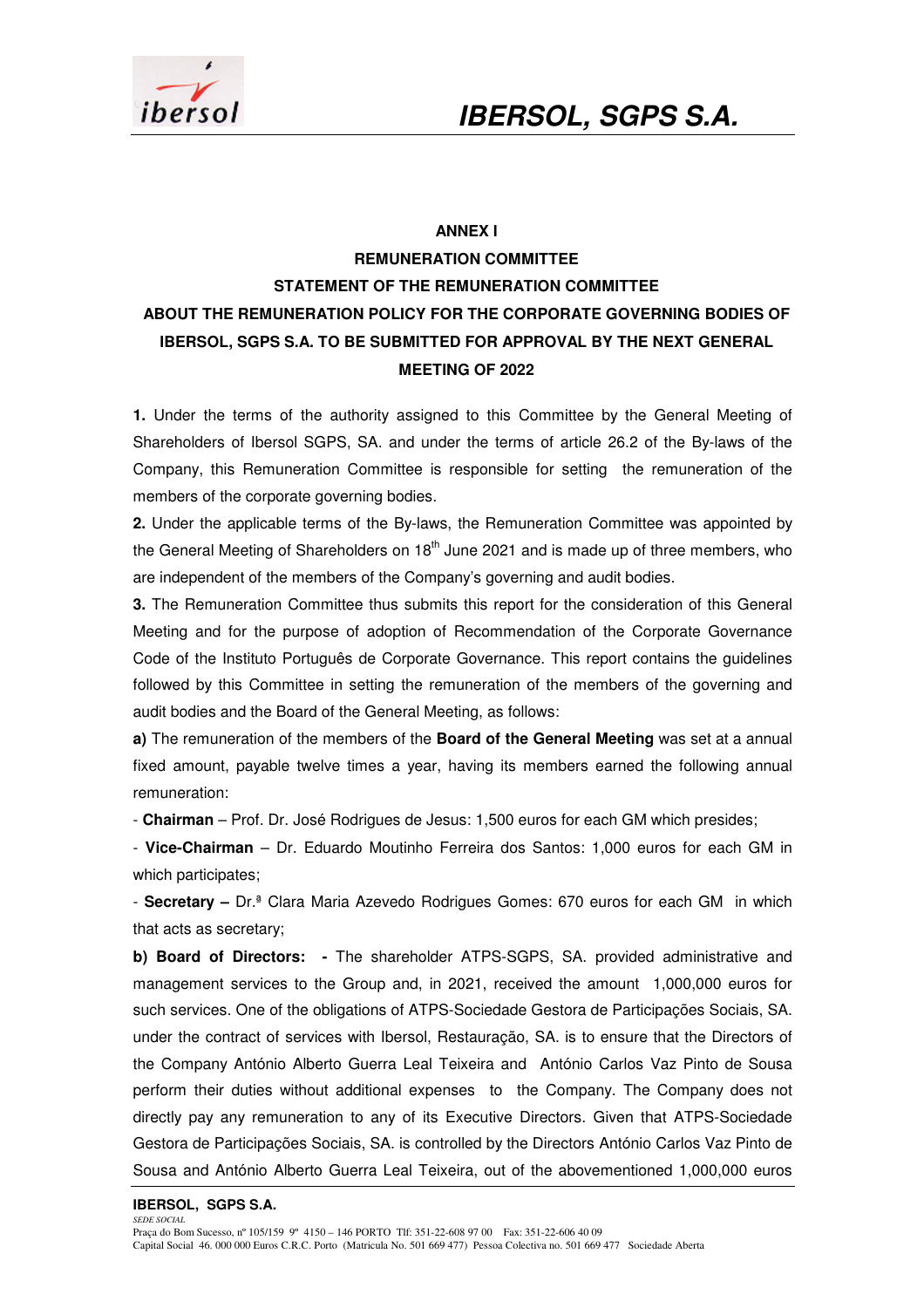

paid in 2021, it is supposed that each Director has received the amount of 500,000 euros. These members do not receive any supplementary retirement or early retirement, nor any other benefits or bonuses.

The **non-executive member**s received the following annual remuneration:

**- Eng.ª Maria Deolinda Fidalgo do Couto**: earned the monthly amount of 11,454.58 euros after the election of 18 June 2021 in the proportional and until 31 December 2021, not having received any other remuneration components for the exercise of the respective position

**- Professor Dr. Juan Carlos Vazquez Dodero de Bonifaz:** received the annual amount of 6,000 euros, related to services rendered, and this member did not receive any other remuneration components of any kind, namely performance bonuses, bonuses or any additional performance fees, complement pension and/or any additional payments to the aforementioned amount of 6,000 euros that have been provided by the Company.

- **Dr. Maria do Carmo Guedes Antunes de Oliveira**: earned the monthly amount of 3,333.33 euros after the election of 18 June 2021 in the proportional and until 31 December 2021, not having received any other remuneration components for the exercise of the respective position;

The aforementioned executive and non-executive Directors do not receive any other remuneration from other Group Companies, and do not have supplementary pension rights or early retirement rights that have been acquired in the exercise of their respective position in 2021.

These members do not receive any supplementary retirement or early retirement, nor any other benefits or bonuses.

**c)** The remuneration of the members of the Statutory Audit Committee for 2021 was set at a annual fixed amount, payable twelve times a year. The individual members received the following annual remuneration/ proporcional:

**Chairman–** Dr. Hermínio António Paulos Afonso: earned the monthly amount of 825 euros after the election of 18 June 2021 in the proportional and until 31 December 2021, not having received any other remuneration components for the exercise of the respective position;

**Member –** Dr. Carlos Alberto Alves Lourenço: earned the monthly amount of 733.33 euros after the election of 18 June 2021 in the proportional and until 31 December 2021, not having received any other remuneration components for the exercise of the respective position;

**Member –** Dr. Maria José Martins Lourenço da Fonseca: earned the monthly amount of 733.33 euros after the election of 18 June 2021 in the proportional and until 31 December 2021, not having received any other remuneration components for the exercise of the respective position;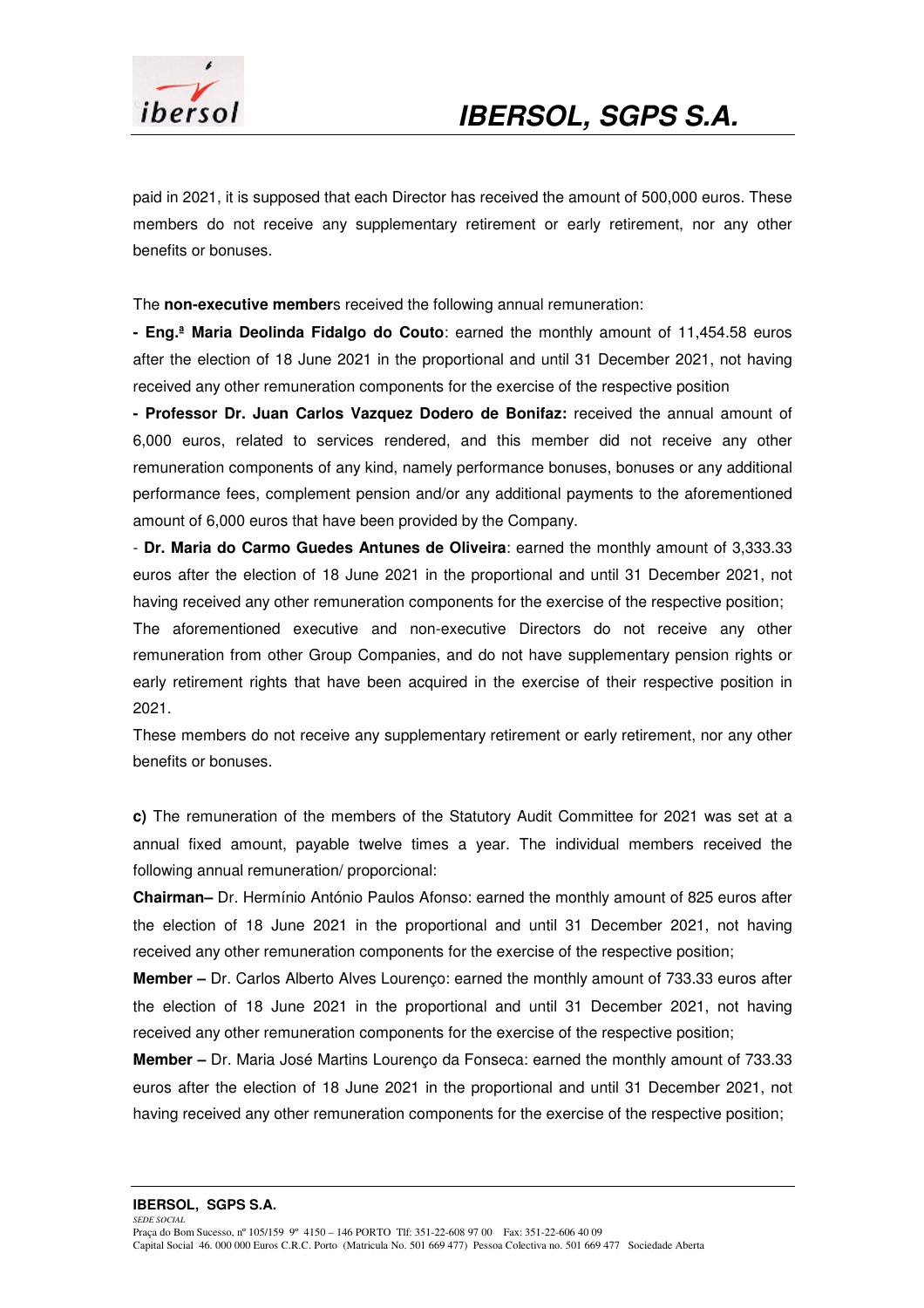

The Remuneration Committee, following the approval at the last General Meeting of the proposal presented, proceeded to a review of the principles underlying the remuneration of the governing bodies to be applied from the 2022 financial year, taking into account the legislative and recommendatory framework.

These principles reinforce and highlight the aspects of the remuneration policy that are critical for the sustainability of Ibersol's business, in particular:

- the international context that makes it possible to measure ("benchmark") the competitive remuneration of corporate bodies and maintain the ability to attract and retain the best talent.

- the alignment of remuneration with the responsibilities inherent to the functions performed by the members of the governing bodies, their curriculum and competence.

- the desired level of competitiveness of the remuneration package must be in line with market practice as well as internal remuneration policies.

- alignment with the remuneration policies and other conditions of the company's workers is guaranteed by comparison with equivalent functions, which confers an adequate level of internal equity and external competitiveness.

- the importance of rewarding the commitment to the Group's strategy, the interests of shareholders, the achievement of results and the appropriate attitude and behaviour are taken into account in the company's compensation policies.

The independence of the Committee, together with the permanent monitoring of the benchmark as well as use of external consultancy, is an effective way of avoiding possible conflicts of interest with the members of the governing bodies.

With regard to the organization of the Board of Directors, the following characteristics were especially considered by the Remuneration Committee:

- the existence of an Executive Committee responsible for the current management of the Company

- the possible existence of directors with executive functions who do not belong to the Executive **Committee** 

- the possibility of creating new committees, namely specialized committees in which nonexecutive directors are invited to participate

Taking into account the current organizational model and the aforementioned principles of the remuneration policy, the Remuneration Committee considered the following measures: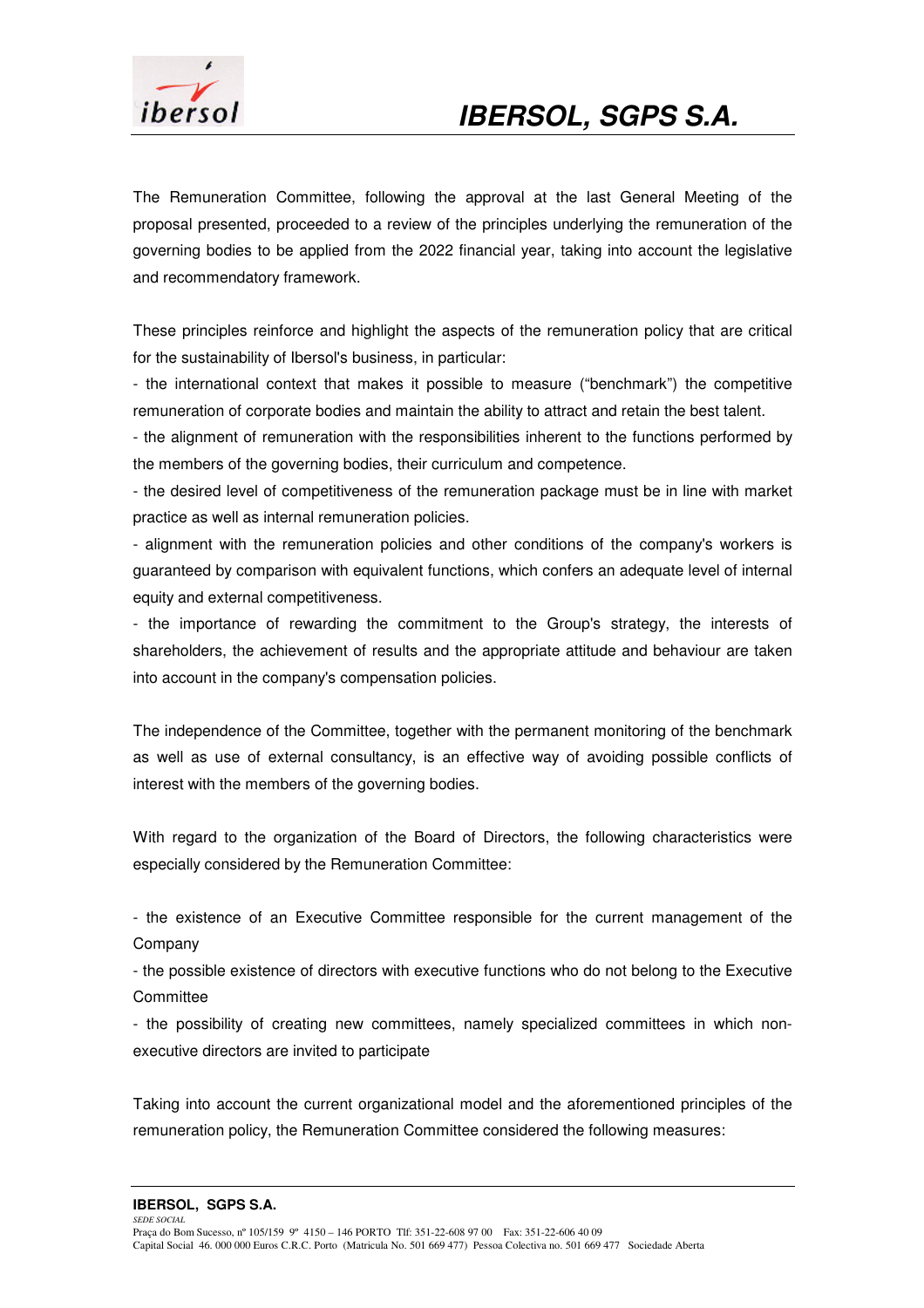

- To ensure that the remuneration of Directors with executive functions is in line with the best practices in the international market, the importance of maintaining a process of defining objectives and evaluating performance was reinforced, which should be reviewed and/or updated on a regular basis;

- Ensuring consistency between the most relevant quantitative performance indicators defined for the annual assessment of the Company's Executive Committee and those that are also considered, in accordance with their responsibilities, in the annual performance assessment of the Company's staff.

- The remuneration of non-executive directors will consist of a fixed component that meets the specific responsibilities and availability of directors, and in the case of significant dedication, a variable remuneration may be added, in terms similar to those applicable to executive directors.

- For the remuneration of executive directors, a remuneration with a fixed and variable component is foreseen, in the following terms:

(I) The fixed component of the remuneration corresponds to a fixed annual amount, with payment in installments, the respective amount being established according to the assigned responsibilities and the comparison with the market for similar functions;

(II) The variable component corresponds to a maximum annual amount fixed at 100% of the fixed remuneration. The calculation of the amount to be attributed will result from an annual performance evaluation that will take into account quantitative indicators - in line with the strategic objectives and business plans approved by the Company's Board of Directors and qualitative indicators considered fundamental for the sustainability of the business in the long term;

(III) Quantitative objectives weigh 50% in the calculation of individual performance and reflect performance related to the company's real growth and the return generated for shareholders. Financial performance indicators will be weighted in accordance with the Company's strategic priorities, the business context and the evolution of results;

IV) Qualitative individual objectives weigh 50% in the performance calculation. The Committee assesses the actual implementation of transversal projects to the Group's companies that ensure future business competitiveness and long-term sustainability. The measurement indicators are as follows: strategic vision and allocation of resources/investments; organizational health, talent agenda and multi-stakeholder relationships;

(V) The allocation of the annual variable component must meet the following criteria:

a) if the individual performance does not meet any of the objectives set (quantitative or qualitative), there will be no allocation of the annual variable component;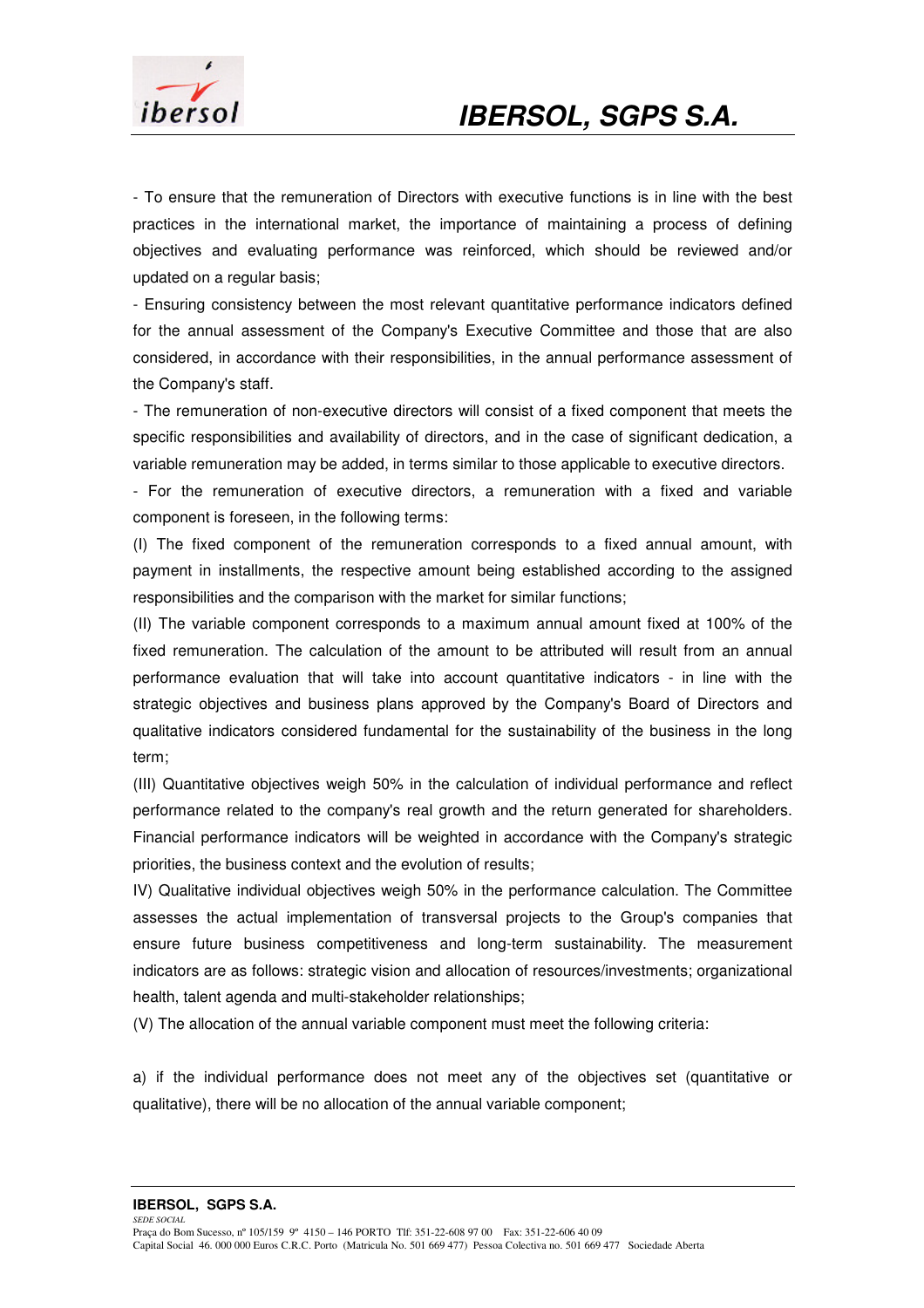

b) if the individual performance is equal or superior, in all or some of the objectives, the variable remuneration may fluctuate between 50% and 100% of the maximum value foreseen for the variable remuneration.

(VI) The performance evaluation process of the executive directors is annual, based on concrete evidence that are made available to the Remuneration Committee for regular monitoring of the level of compliance with the approved targets. In accordance with established procedures, the annual performance cycle is concluded with the attribution of the variable component in the first half of the year following the one assessed, after the results for the year have been determined.

The total remuneration (fixed and variable) must ensure a competitive amount in terms of the market and serve as an incentive for individual and collective performance, through the definition of ambitious goals with a view to guaranteeing growth and adequate levels of return for shareholders.

The Committee understands that the remuneration policy adopted is in line with the practices of similar companies. Given the market pressures in the search for talent and skills at an executive level, the Remuneration Committee will periodically analyze competitiveness based on comparative studies carried out by independent entities of recognized competence.

The Remuneration Committee considers that the remuneration of Directors with executive functions is adequate and allows, through the definition of adequate goals, their alignment with the interests of the Company in the long term. Alignment with the Company's long-term interests will be reinforced by the circumstances of two directors jointly being majority shareholders of the Company. For this reason, the Remuneration Committee believes that there is no deferral of the variable remuneration.

If there are specialized committees, the amount paid to the directors who are part of them and who do not exercise executive functions in the company may differ from the others, and the Remuneration Committee may in these cases assign attendance vouchers, bearing in mind that the functions performed imply a greater demand in terms of availability. Fixed remunerations may also be awarded to non-executive directors who are in charge of specific tasks.

The Chairman, Vice-Chairman and Secretary of the General Meeting Board and the Chairman and members of the Supervisory Board will continue to be assigned a fixed annual amount distributed over the different months.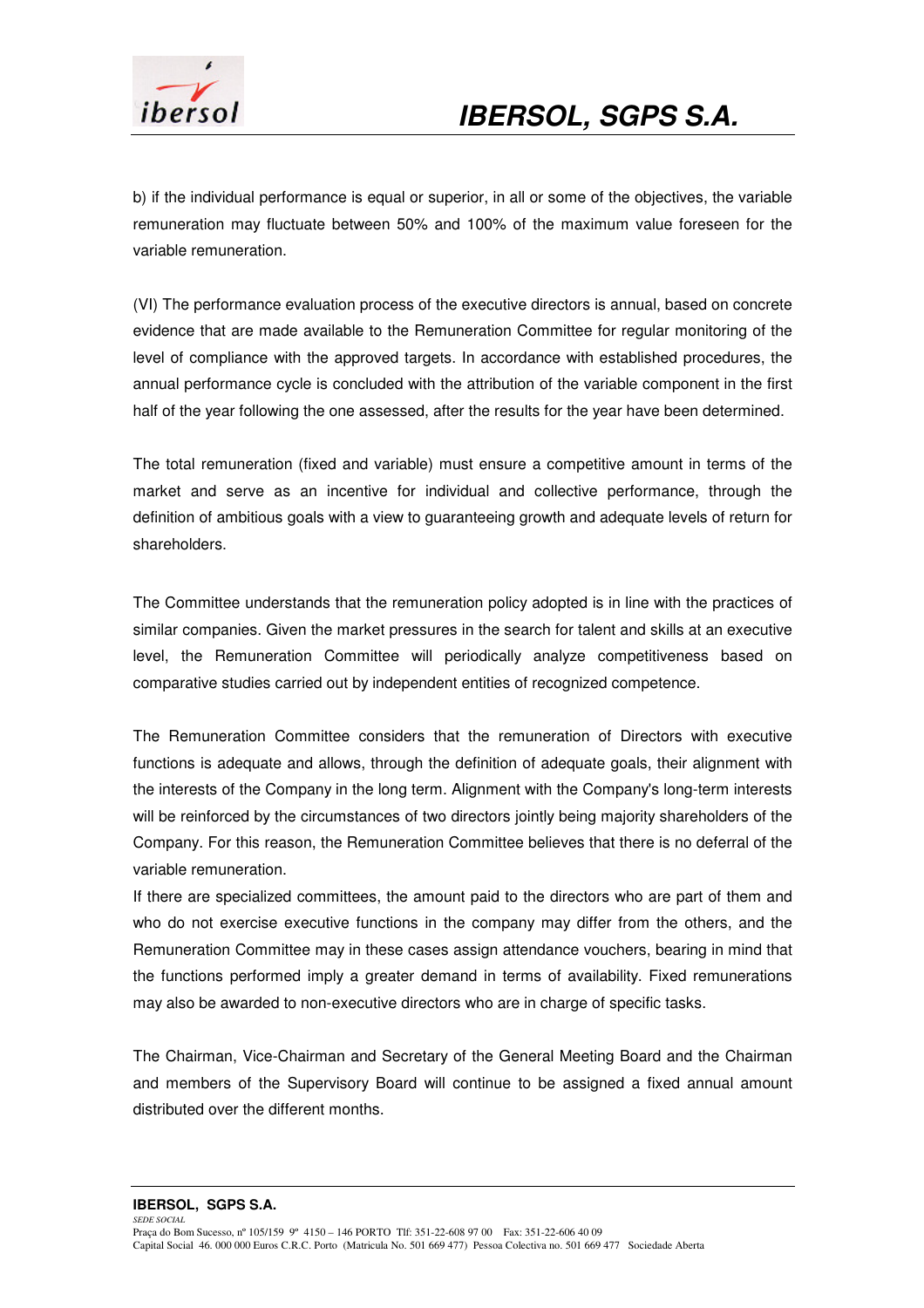

The remuneration of the Statutory Auditor will correspond to the amounts contained in the contract for the provision of auditing services. The respective remuneration must be in line with what is practiced in the market and results from the proposal that was presented to the company during the public consultation.

The Remuneration Committee also intends to point out to the shareholders:

- that the Company does not have any share attribution plan or option to purchase shares to managers

- there was no remuneration paid in the form of profit sharing, notwithstanding the fact that this matter is being considered.

The company has not adopted any agreements with members of the governing bodies related to the performance of their duties, applicable notice periods, termination clauses or payments associated with the termination of contracts.

**Oporto, 29th April 2022.** 

#### **Remuneration Committee,**

Vítor Pratas Sevilhano, Dr., Joaquim Alexandre de Oliveira e Silva, Dr., António J. Grandio, Dr .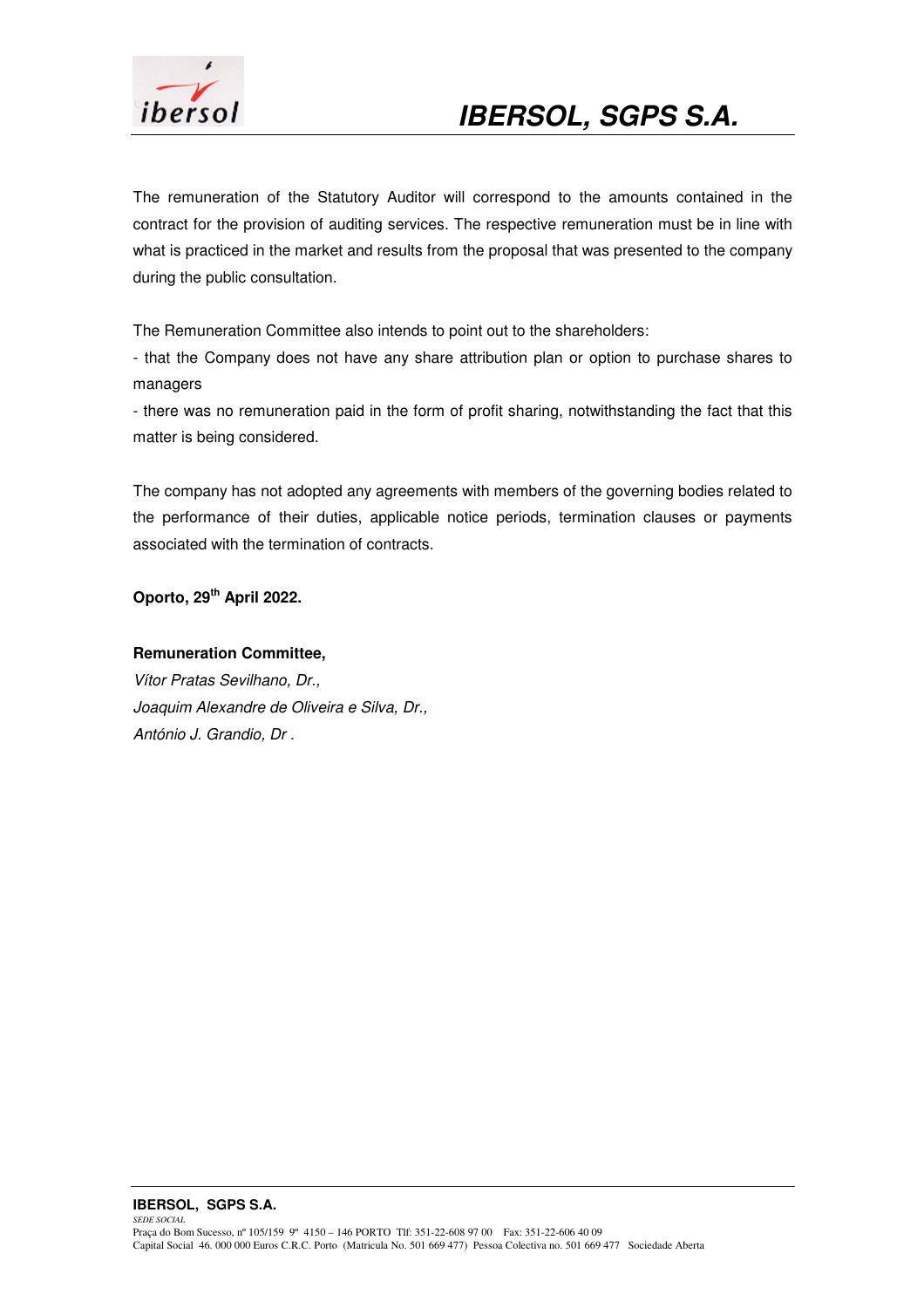

### **ANNEX II**

#### **BOARD OF DIRECTOR'S REPORT UPON THE REMUNERATION POLICY OF IBERSOL, SGPS, S.A. DIRECTORS**

**1.** According to the competence established under article 11º of IBERSOL, SGPS SA.(Ibersol) By- laws, the Board of Directors has the responsibility to determine the general remuneration policy for the Company's positions and, for all the administrative and technician staff.

**2**. For the sake of transparency and in compliance with the Recommendations relating to the governance of listed companies, the Board of Directors submits this Report to the appreciation of this General Meeting, containing the guidelines it has observed in setting the aforementioned remunerations, in the following terms: **a)** The policy adopted in setting the remuneration of IBERSOL Managers coincides with that defined for the majority of the Company's employees, in an equitable way, in the sense of equivalence and proportional to the degree of responsibility and individual performance they perform, face to the degree of responsibility of the corporate requirements inherent to that professional performance which is assigned to each the members in their daily and current performance of their respective corporate position;

**b)** The remuneration of these Directors of the Company essentially comprises a fixed remuneration, under the terms and conditions that are already expressed above in points 69 to 88 of the previous Governance Report, which are highlighted:

The **general principles** observed are essentially those that result from the law, taking into account the activities actually carried out by the workers and managers in question, also taking into account the economic situation of the company and the conditions that are generally observed for equivalent situations. The functions performed by each one were taken into account, in the broader sense of the activity effectively carried out, having as an evaluative parameter the degree of responsibilities that are assigned to them. The weighting of functions is therefore considered in a broad sense and takes into account different factors, namely the level of responsibility, the time spent and the added value that results for the Ibersol Group from the respective individual degree of institutional performance that is required to each of these members. The size of the company and the degree of complexity, which, in relative terms, is associated with the designated functions, is also a relevant aspect. The combination of the factors that are enumerated and the valuation given to them, makes it possible to ensure not only the interests of the holders themselves, but primarily the performance criteria that are relevant and related to the different degrees of performance requirement and responsibility of each one, taking into account the respective contributions to the company's long-term business strategy, to its current and future interests, and to its sustainability, having been taken into